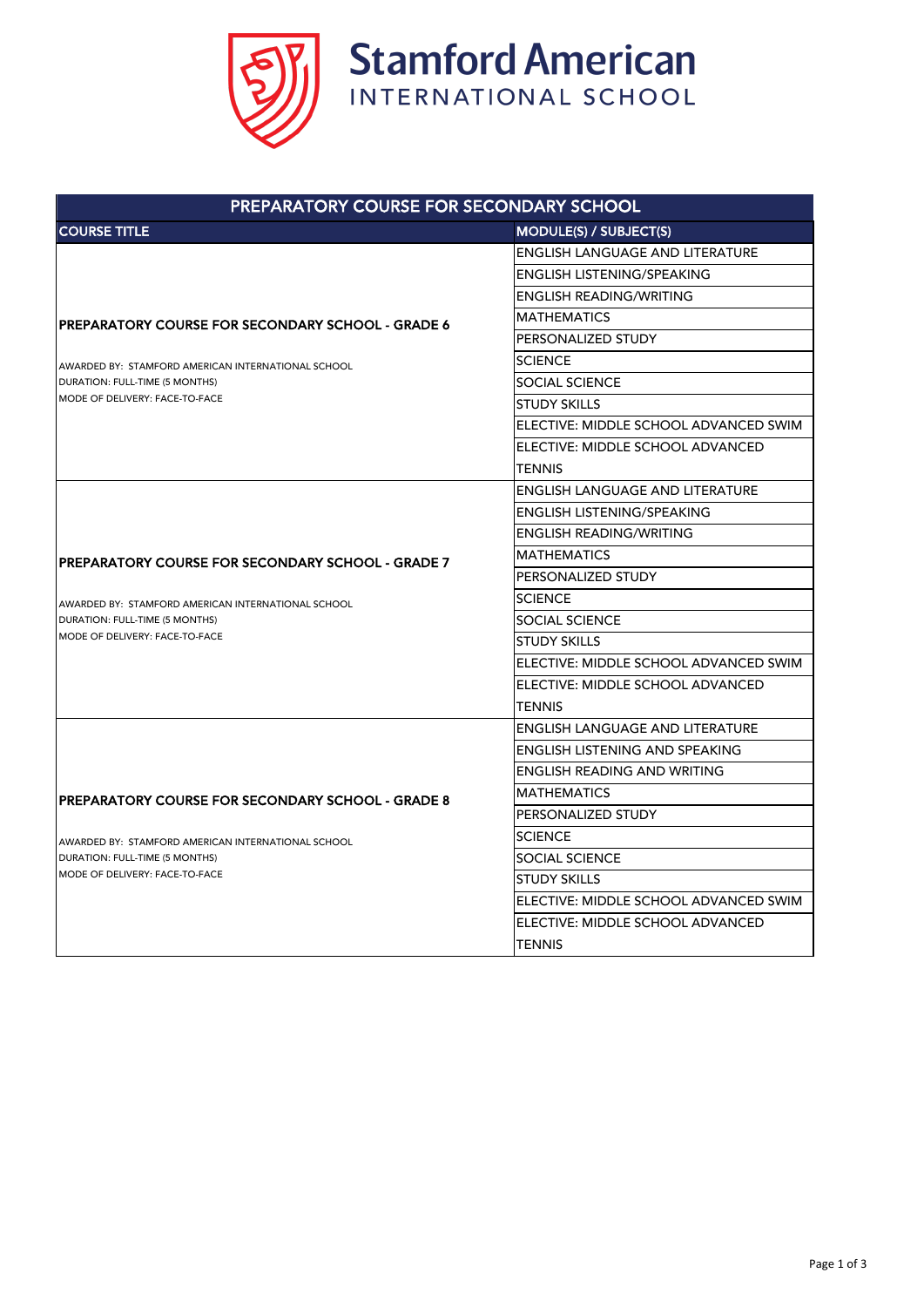

| PREPARATORY COURSE FOR SECONDARY SCHOOL                                                                                 |                                        |  |
|-------------------------------------------------------------------------------------------------------------------------|----------------------------------------|--|
| <b>COURSE TITLE</b>                                                                                                     | MODULE(S) / SUBJECT(S)                 |  |
| PREPARATORY COURSE FOR SECONDARY SCHOOL - GRADE 9                                                                       | <b>ENGLISH LANGUAGE AND LITERATURE</b> |  |
|                                                                                                                         | <b>ENGLISH LISTENING AND SPEAKING</b>  |  |
|                                                                                                                         | <b>ENGLISH READING AND WRITING</b>     |  |
|                                                                                                                         | <b>MATHEMATICS</b>                     |  |
|                                                                                                                         | PERSONALIZED STUDY                     |  |
| LAWARDED BY: STAMFORD AMERICAN INTERNATIONAL SCHOOL<br>DURATION: FULL-TIME (5 MONTHS)<br>MODE OF DELIVERY: FACE-TO-FACE | <b>SCIENCE</b>                         |  |
|                                                                                                                         | <b>SOCIAL SCIENCE</b>                  |  |
|                                                                                                                         | <b>STUDY SKILLS</b>                    |  |
|                                                                                                                         | ELECTIVE: HIGH SCHOOL ADVANCED SWIM    |  |
|                                                                                                                         | ELECTIVE: HIGH SCHOOL ADVANCED TENNIS  |  |
|                                                                                                                         | <b>ENGLISH LANGUAGE AND LITERATURE</b> |  |
|                                                                                                                         | <b>ENGLISH LISTENING AND SPEAKING</b>  |  |
|                                                                                                                         | <b>ENGLISH READING AND WRITING</b>     |  |
| <b>PREPARATORY COURSE FOR SECONDARY SCHOOL - GRADE 10</b>                                                               | <b>MATHEMATICS</b>                     |  |
| AWARDED BY: STAMFORD AMERICAN INTERNATIONAL SCHOOL                                                                      | PERSONALIZED STUDY                     |  |
| DURATION: FULL-TIME (5 MONTHS)                                                                                          | <b>SCIENCE</b>                         |  |
| MODE OF DELIVERY: FACE-TO-FACE                                                                                          | <b>SOCIAL SCIENCE</b>                  |  |
|                                                                                                                         | <b>STUDY SKILLS</b>                    |  |
|                                                                                                                         | ELECTIVE: HIGH SCHOOL ADVANCED SWIM    |  |
|                                                                                                                         | ELECTIVE: HIGH SCHOOL ADVANCED TENNIS  |  |
| FOUNDATIONAL ACADEMIC ENGLISH (SELF GUIDED) - SECONDARY                                                                 | <b>Mathematics</b>                     |  |
| <b>GRADE 8 (E-LEARNING)</b>                                                                                             | Science                                |  |
|                                                                                                                         | <b>Social Science</b>                  |  |
| AWARDED BY: STAMFORD AMERICAN INTERNATIONAL SCHOOL<br>DURATION: PART-TIME (5 MONTHS)                                    | English Language and Literature        |  |
| MODE OF DELIVERY: E-LEARNING                                                                                            | <b>English Language Acquisition</b>    |  |
| FOUNDATIONAL ACADEMIC ENGLISH (SELF GUIDED) - SECONDARY                                                                 | Mathematics                            |  |
| <b>GRADE 9 (E-LEARNING)</b>                                                                                             | Science                                |  |
| AWARDED BY: STAMFORD AMERICAN INTERNATIONAL SCHOOL<br>DURATION: PART-TIME (5 MONTHS)<br>MODE OF DELIVERY: E-LEARNING    | <b>Social Science</b>                  |  |
|                                                                                                                         | English Language and Literature        |  |
|                                                                                                                         | <b>English Language Acquisition</b>    |  |
| FOUNDATIONAL ACADEMIC ENGLISH WITH TEACHER GUIDANCE -                                                                   | <b>Mathematics</b>                     |  |
| <b>SECONDARY GRADE 8 (E-LEARNING)</b>                                                                                   | Science                                |  |
|                                                                                                                         | <b>Social Science</b>                  |  |
| AWARDED BY: STAMFORD AMERICAN INTERNATIONAL SCHOOL<br>DURATION: PART-TIME (5 MONTHS)<br>MODE OF DELIVERY: E-LEARNING    | English Language and Literature        |  |
|                                                                                                                         | <b>English Language Acquisition</b>    |  |
| <b>FOUNDATIONAL ACADEMIC ENGLISH WITH TEACHER GUIDANCE -</b>                                                            | Mathematics                            |  |
| <b>SECONDARY GRADE 9 (E-LEARNING)</b>                                                                                   | Science                                |  |
| AWARDED BY: STAMFORD AMERICAN INTERNATIONAL SCHOOL<br>DURATION: PART-TIME (5 MONTHS)<br>MODE OF DELIVERY: E-LEARNING    | <b>Social Science</b>                  |  |
|                                                                                                                         | English Language and Literature        |  |
|                                                                                                                         | <b>English Language Acquisition</b>    |  |